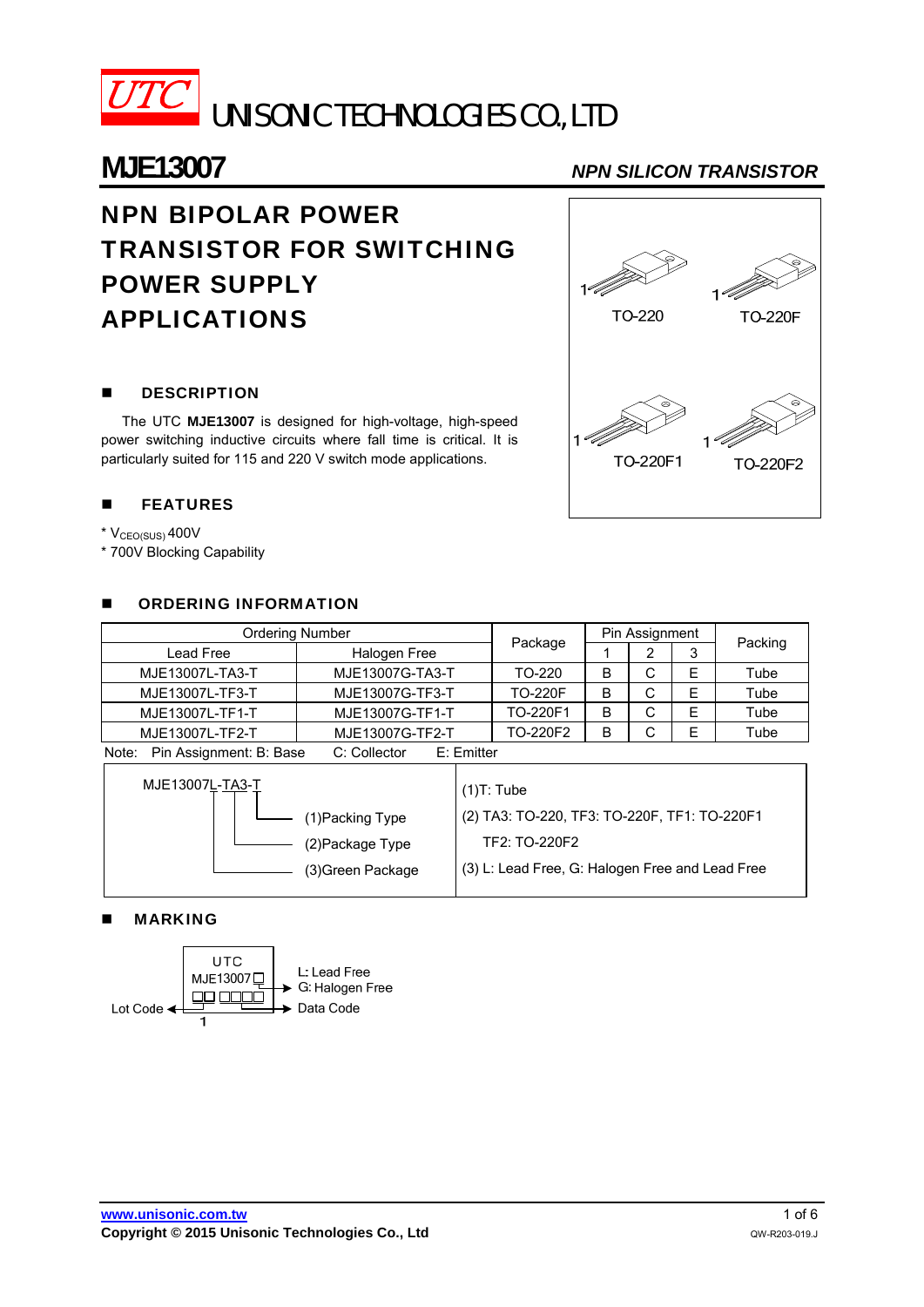### ABSOLUTE MAXIMUM RATING

| <b>PARAMETER</b>                           |                  | <b>SYMBOL</b>             | <b>RATINGS</b> | <b>UNIT</b> |  |
|--------------------------------------------|------------------|---------------------------|----------------|-------------|--|
| Collector-Emitter Sustaining Voltage       |                  | V <sub>CEO</sub>          | 400            | V           |  |
| Collector-Emitter Breakdown Voltage        |                  | V <sub>CBO</sub>          | 700            | V           |  |
| Collector-Emitter Voltage                  |                  | $V_{CES}$                 | 700            |             |  |
| Emitter-Base Voltage                       |                  | V <sub>EBO</sub>          | 9.0            |             |  |
| <b>Collector Current</b>                   | Continuous       | $I_{\rm C}$               | 8.0            | A           |  |
|                                            | Peak (1)         | Iсм                       | 16             | A           |  |
| <b>Base Current</b>                        | Continuous       | Iв                        | 4.0            | A           |  |
|                                            | Peak $(1)$       | Iвм                       | 8.0            | A           |  |
|                                            | Continuous       | ΙE                        | 12             | A           |  |
| <b>Emitter Current</b>                     | Peak $(1)$       | <b>I</b> <sub>EM</sub>    | 24             | A           |  |
| Power Dissipation<br>$(T_C = 25^{\circ}C)$ | TO-220           |                           | 80             | W           |  |
|                                            | TO-220F/TO-220F1 | $P_D$                     | 36             |             |  |
|                                            | TO-220F2         |                           | 38             |             |  |
| Junction Temperature                       |                  | $T_{\rm J}$               | $+150$         | $^{\circ}C$ |  |
| Storage Temperature                        |                  | $\mathsf{T}_{\text{STG}}$ | $-55$ ~+150    | $^{\circ}C$ |  |

Note: Absolute maximum ratings are those values beyond which the device could be permanently damaged. Absolute maximum ratings are stress ratings only and functional device operation is not implied.

### **THERMAL DATA**

| PARAMETER                  |                  | <b>SYMBOL</b>        | <b>RATINGS</b> | UNIT          |  |
|----------------------------|------------------|----------------------|----------------|---------------|--|
| <b>Junction to Ambient</b> |                  | $\theta_{JA}$        | 62.5           | $\degree$ C/W |  |
| <b>Junction to Case</b>    | TO-220           | $\theta_{\text{JC}}$ | 1.56           | $\degree$ C/W |  |
|                            | TO-220F/TO-220F1 |                      | 3.47           |               |  |
|                            | TO-220F2         |                      | 3.28           |               |  |

Note: 1. Pulse Test: Pulse Width = 5.0 ms, Duty Cycle≤10%.

Measurement made with thermocouple contacting the bottom insulated mounting surface of the package (in a location beneath the die), the device mounted on a heatsink with thermal grease applied at a mounting torque of 6 to 8•lbs.

#### **ELECTRICAL CHARACTERISTICS** ( $T_c$ =25 $^{\circ}$ C, unless otherwise noted)

| <b>PARAMETER</b>                                     | <b>SYMBOL</b>         | <b>TEST CONDITIONS</b>                             |     | <b>TYP</b> | MAX | <b>UNIT</b> |  |  |
|------------------------------------------------------|-----------------------|----------------------------------------------------|-----|------------|-----|-------------|--|--|
| Collector-Emitter Sustaining Voltage                 | V <sub>CEO(SUS)</sub> | $IC=10mA$ , $IB=0$                                 | 400 |            |     | V           |  |  |
|                                                      |                       | $\rm V_{CES}$ =700 $\rm V$                         |     |            | 0.1 | mA          |  |  |
| <b>Collector Cutoff Current</b>                      | I <sub>CBO</sub>      | $\rm V_{CES}$ =700V, T $\rm _C$ =125°C             |     |            | 1.0 | mA          |  |  |
| <b>Emitter Cutoff Current</b>                        | $I_{EBO}$             | $\rm V_{EB}$ =9.0V, I $\rm _C$ =0                  |     |            | 100 | μA          |  |  |
|                                                      | $h_{FE1}$             | $I_C = 2.0A$ , $V_{CE} = 5.0V$                     | 8.0 |            | 40  |             |  |  |
| <b>IDC Current Gain</b>                              | $h_{FE2}$             | $I_C = 5.0A$ , $V_{CE} = 5.0V$                     | 5.0 |            | 30  |             |  |  |
| Collector-Emitter Saturation Voltage                 | $V_{CE(SAT)}$         | $I_C = 2.0A$ , $I_B = 0.4A$                        |     |            | 1.0 | V           |  |  |
|                                                      |                       | $I_C = 5.0A$ , $I_B = 1.0A$                        |     |            | 2.0 | V           |  |  |
|                                                      |                       | $I_C = 8.0A$ , $I_B = 2.0A$                        |     |            | 3.0 | V           |  |  |
|                                                      |                       | $I_C = 5.0A$ , $I_B = 1.0A$ , $T_C = 100^{\circ}C$ |     |            | 3.0 | $\vee$      |  |  |
| Base-Emitter Saturation Voltage                      | V <sub>BE(SAT)</sub>  | $I_C = 2.0A$ , $I_B = 0.4A$                        |     |            | 1.2 | V           |  |  |
|                                                      |                       | $I_C = 5.0A$ , $I_B = 1.0A$                        |     |            | 1.6 | $\vee$      |  |  |
|                                                      |                       | $I_C = 5.0A$ , $I_B = 1.0A$ , $T_C = 100^{\circ}C$ |     |            | 1.5 | $\vee$      |  |  |
| Current-Gain-Bandwidth Product                       | $f_T$                 | $I_C$ =500mA, $V_{CE}$ =10V, f=1.0 MHz             | 4.0 | 14         |     | <b>MHz</b>  |  |  |
| Output Capacitance                                   | $C_{OB}$              | $V_{CB} = 10V$ , I <sub>E</sub> =0, f=0.1MHz       |     | 80         |     | рF          |  |  |
| <b>RESISTIVE LOAD (TABLE 1)</b>                      |                       |                                                    |     |            |     |             |  |  |
| Delay Time                                           | $t_{\text{D}}$        |                                                    |     | 0.025      | 0.1 | μs          |  |  |
| <b>Rise Time</b>                                     | $t_{\mathsf{R}}$      | $V_{CC} = 125V$ , I <sub>C</sub> =5.0A,            |     | 0.5        | 1.5 | μs          |  |  |
| Storage Time                                         | $t_{\rm S}$           | $I_{B1}$ = $I_{B2}$ =1.0A, t <sub>P</sub> =25µs,   |     | 1.8        | 3.0 | μs          |  |  |
| <b>Fall Time</b>                                     | t⊧                    | Duty Cycle≤1.0%                                    |     | 0.23       | 0.7 | μs          |  |  |
| Note: Bulgo Toot: Bulgo Width<200ug, Duty Cyclo<2.0% |                       |                                                    |     |            |     |             |  |  |

Note: Pulse Test: Pulse Width≤300μs, Duty Cycle≤2.0%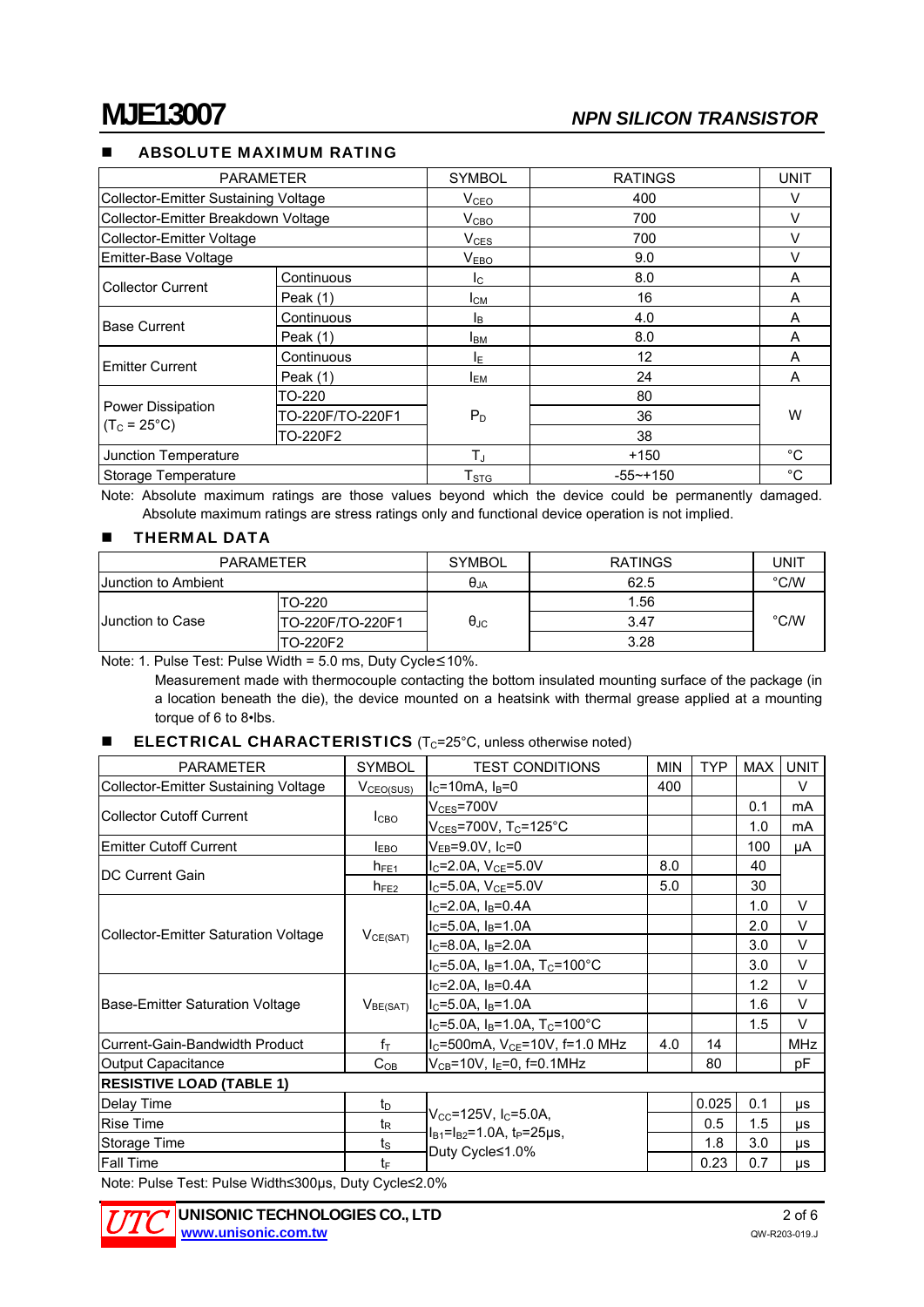

### TYPICAL THERMAL RESPONSE

Fig. 1 Typical Thermal Response

There are two limitations on the power handling ability of a transistor: average junction temperature and second breakdown. Safe operating area curves indicate  $I_C-V_{CE}$  limits of the transistor that must be observed for reliable operation; i.e., the transistor must not be subjected to greater dissipation than the curves indicate.

The data of Fig. 7 is based on T<sub>C</sub> = 25°C; T<sub>J(PK)</sub> is variable depending on power level. Second breakdown pulse limits are valid for duty cycles to 10% but must be debated when T<sub>C</sub>≥25°C. Second breakdown limitations do not debate the same as thermal limitations. Allowable current at the voltages shown on Fig. 7 may be found at any case temperature by using the appropriate curve on Fig. 9.

At high case temperatures, thermal limitations will reduce the power that can be handled to values less than the limitations imposed by second breakdown.

Use of reverse biased safe operating area data (Fig. 8) is discussed in the applications information section.

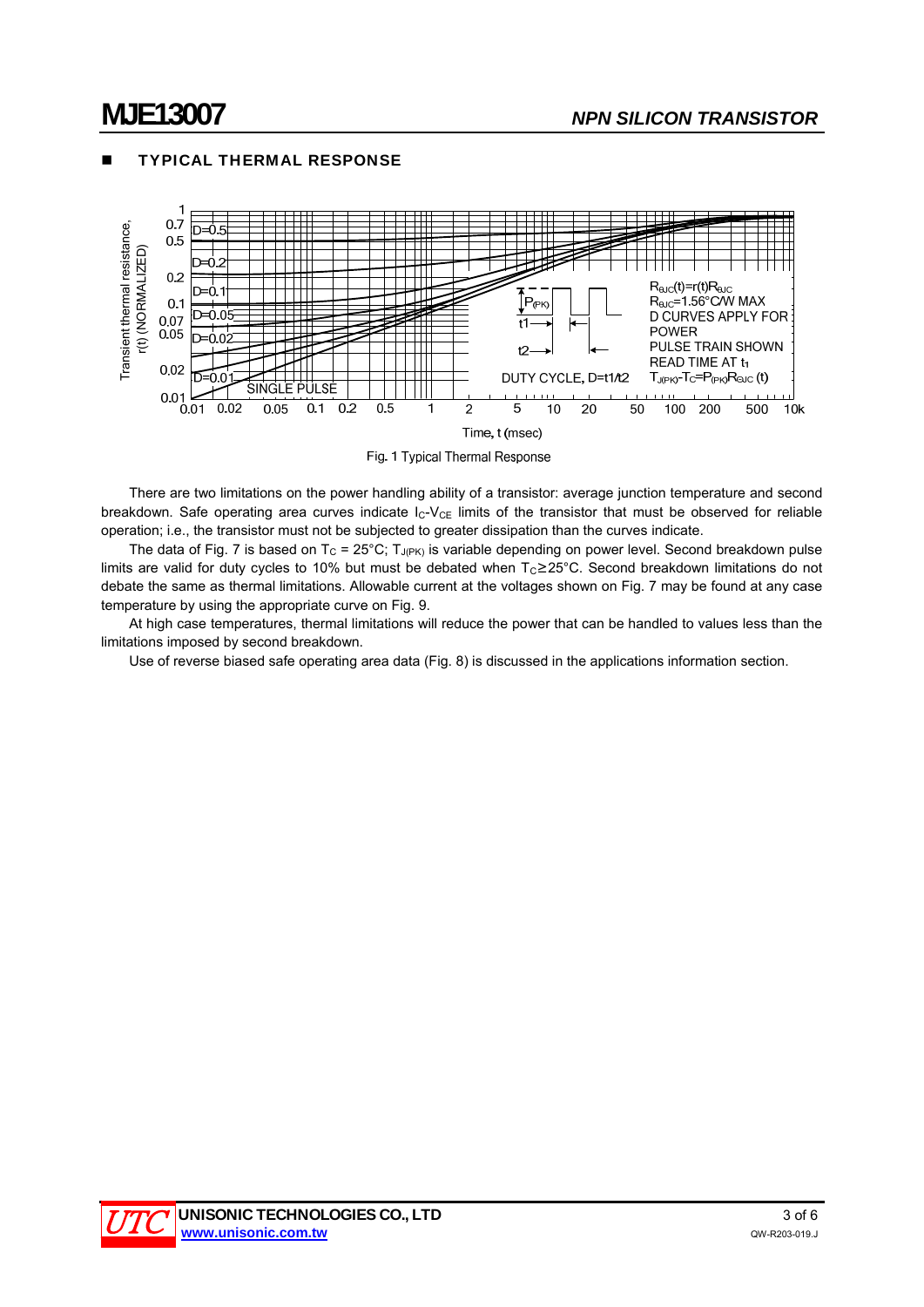



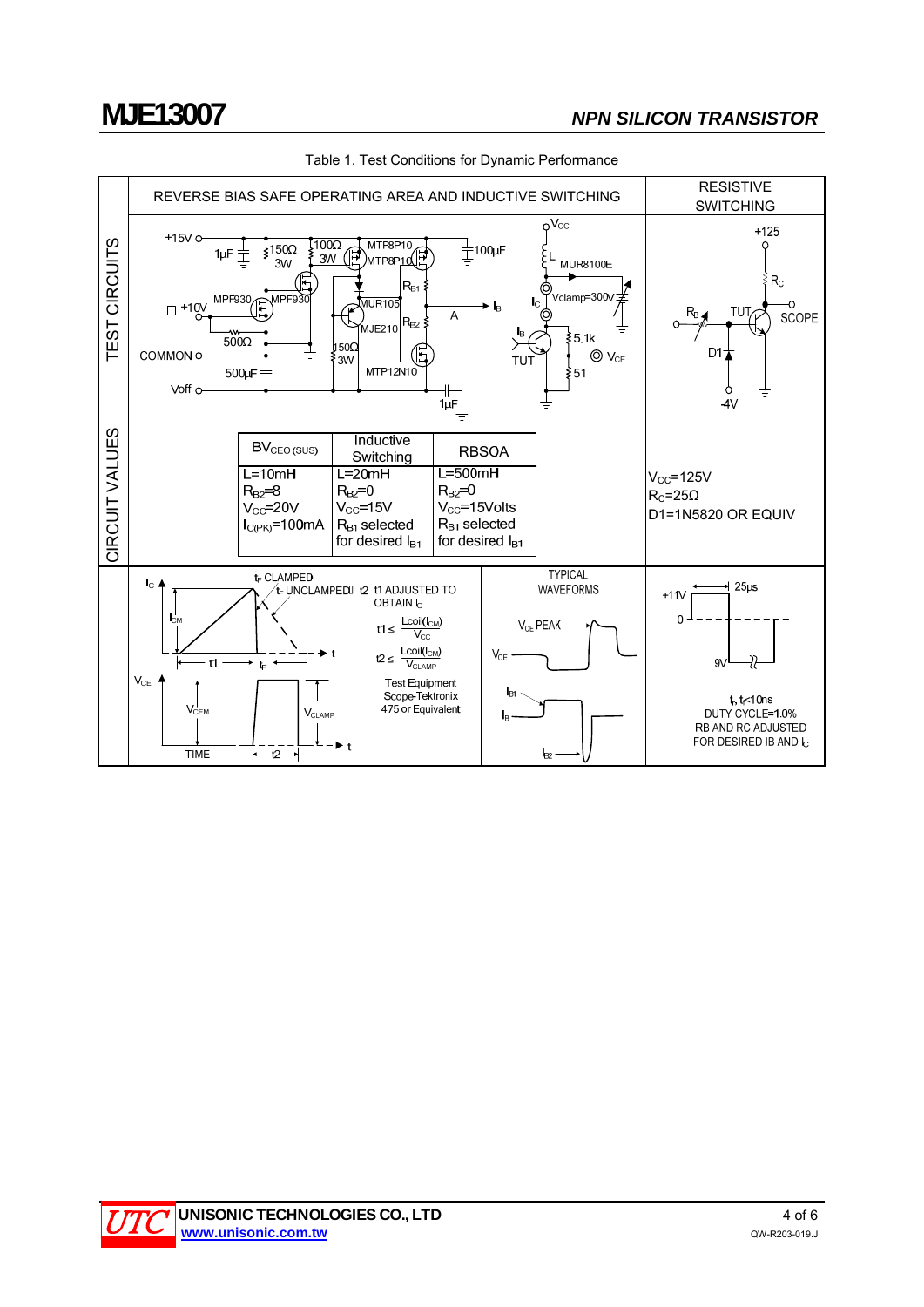# **MJE13007** *NPN SILICON TRANSISTOR*

#### TYPICAL CHARACTERISTICS



Fig. 2 Base-Emitter Saturation Voltage









Fig. 3 Collector-Emitter Saturation Voltage